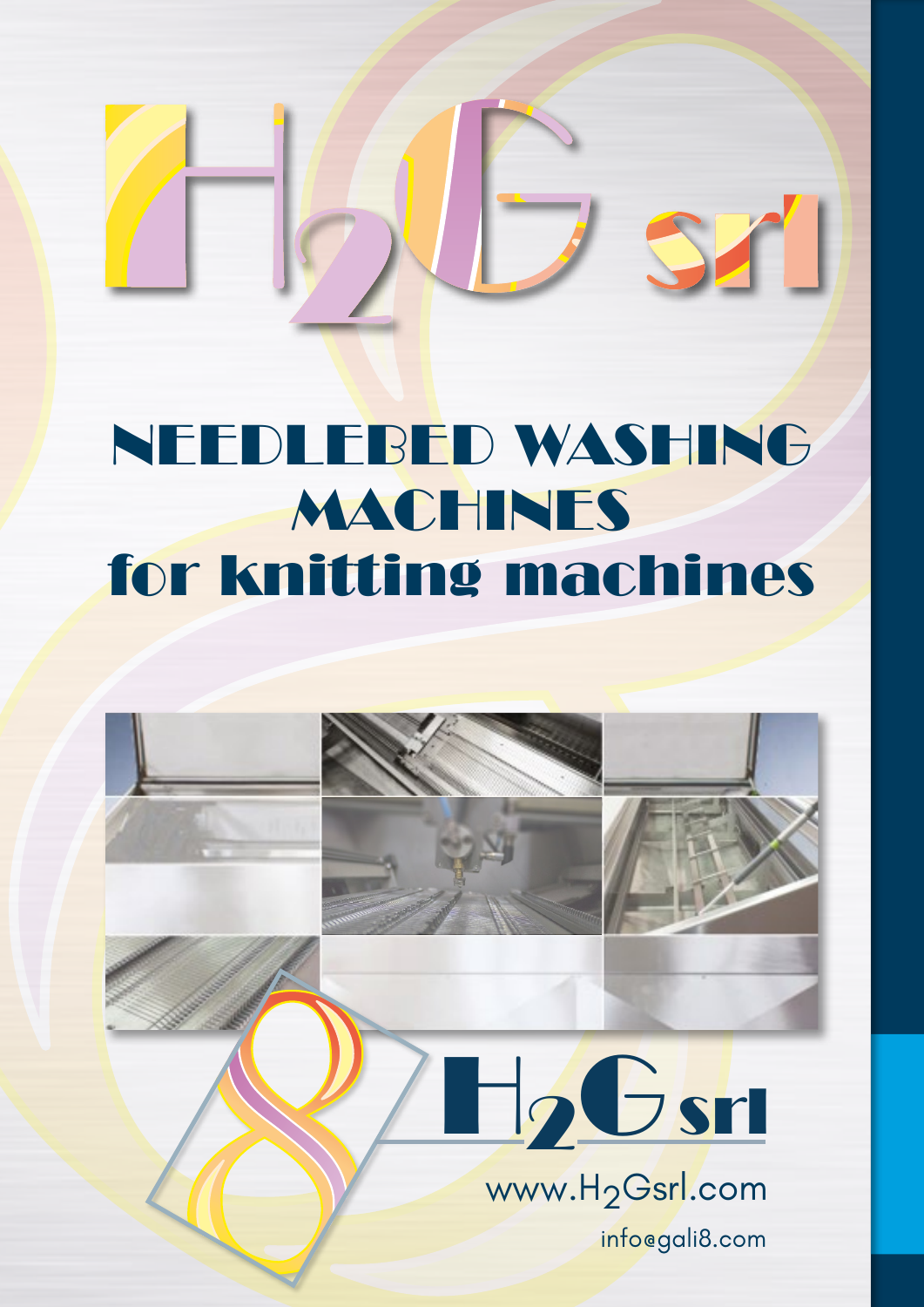

#### H2G PATENTED **TECHNOLOGY**

H2G is an innovative machine made of stainless steel, which allows the cleaning of the needlebeds of knitting machines of any brand. The patented spray-technology of H2G water ensures a quick and perfect cleaning of the needlebeds of any gauge and any size, without the need of demounting needles.



#### RAPIDITY

How long does it take for a washing? About one hour, regardless the gauge of the needlebed, including the process of drying.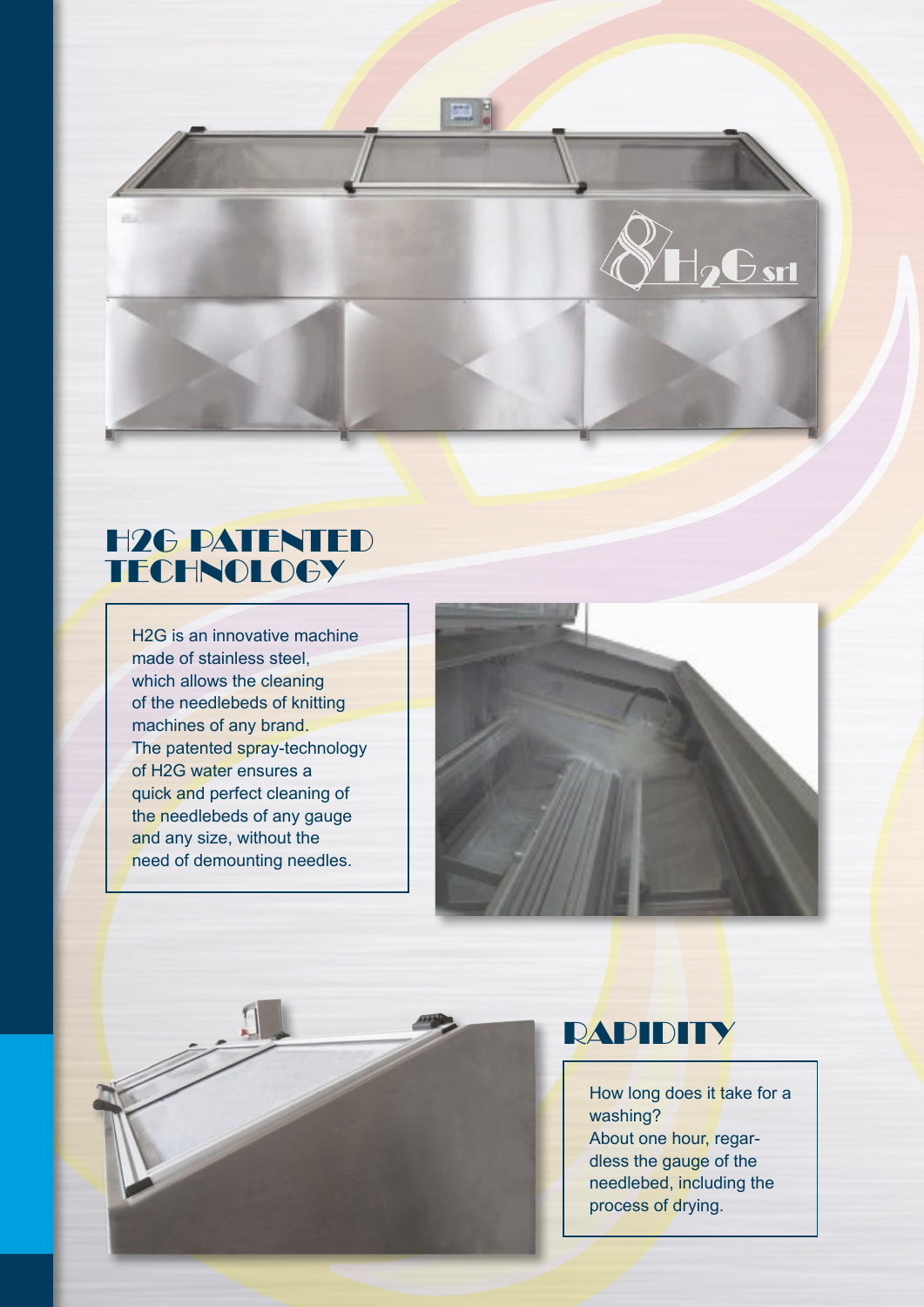#### SIMPLE AND AUTOMATIC

One of the strenghts of H2G is the software: intuitive, easy-to-use and designed to allow an automatic management of the entire washing cycle.

#### **PROGRAMMING** FLEXIBILITY

The software allows the choice of four levels of washing: HEAVY, MEDIUM, RAPID, ULTRA-RAPID, depending on the quantity of dirty on the needlebeds, just like a domestic dishwasher.

The recommended washing temperature is 40°C, regarless the cycle emplyed.



The optimization of the time and performance is one of our main objectives, for this reason H2G is equipped with a system able to detect automatically the shape of the neeldebeds and customize the washing cycle in functioon of the size of the elements.

#### EFFICIENT AND ECOLOGICAL



www.H2Gsrl.com

The presence of a filter for the gathering of dirty and oils allows the reuse of the same washing fluid several times, up to a maximum of 20 hours of work with the full tank (200 liters). The change of water can be programmed according too your needs. An alert on the monitor will solicit the substitution of the filter.

**12Gsrl NEEDLEBED WASHING MACHINES**